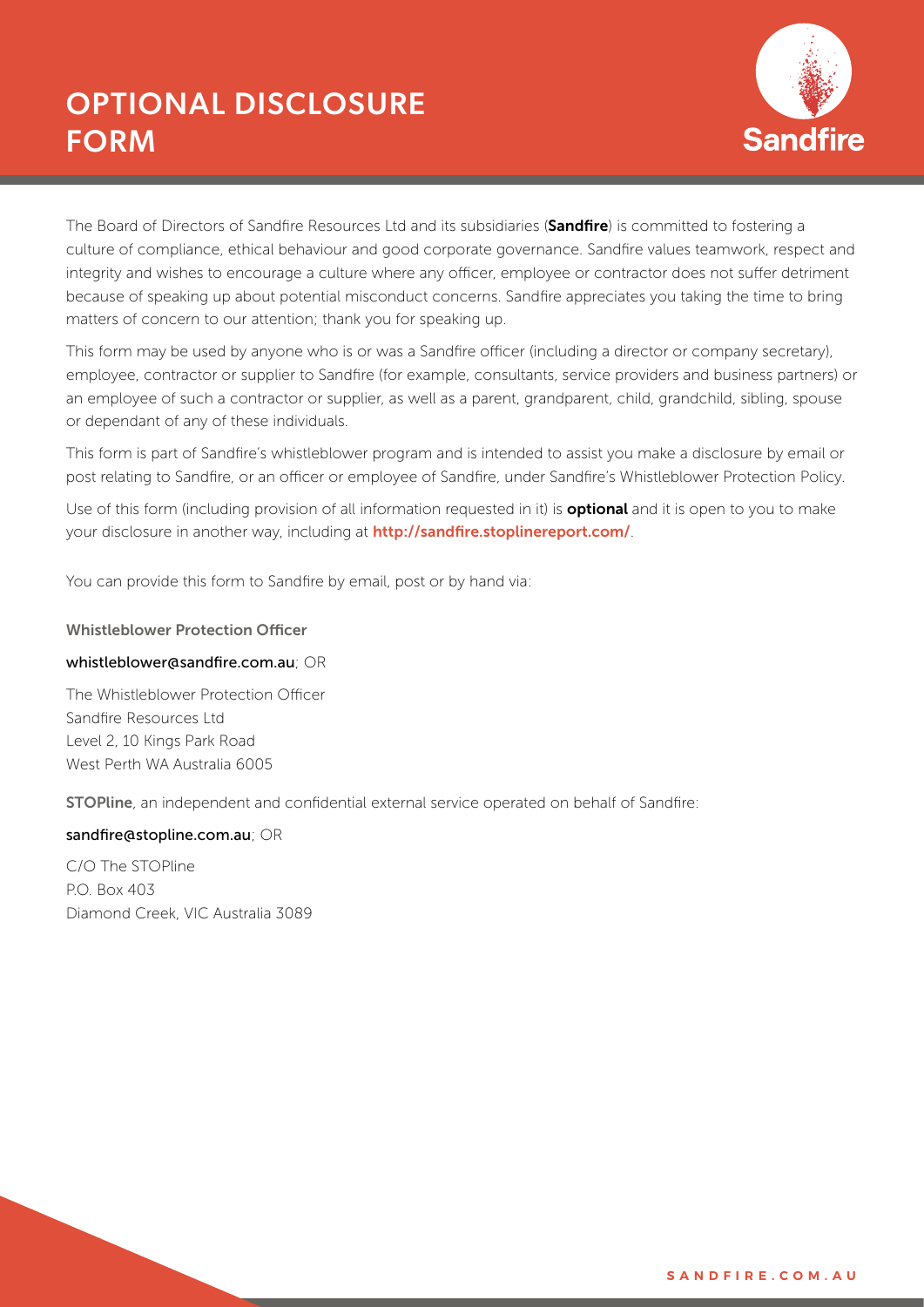|                                                                                                           | <b>Section A: Consent</b>                                                                                                            |                                                 |  |  |  |
|-----------------------------------------------------------------------------------------------------------|--------------------------------------------------------------------------------------------------------------------------------------|-------------------------------------------------|--|--|--|
|                                                                                                           | I consent to my identity being shared in relation to this disclosure; or                                                             |                                                 |  |  |  |
|                                                                                                           | I wish for my identity to remain anonymous<br>(If you wish to remain anonymous, you do not need to complete section B and Section C) |                                                 |  |  |  |
|                                                                                                           | I consent to being contacted about my disclosure<br>(If so, please complete Section C)                                               |                                                 |  |  |  |
|                                                                                                           | I wish to receive updates about my disclosure<br>(If so, please complete Section C)                                                  |                                                 |  |  |  |
| <b>Section B: Personal Details</b>                                                                        |                                                                                                                                      |                                                 |  |  |  |
| Name:                                                                                                     |                                                                                                                                      |                                                 |  |  |  |
| <b>Address:</b>                                                                                           |                                                                                                                                      |                                                 |  |  |  |
| Location:<br>(if applicable)                                                                              |                                                                                                                                      | Australia<br>United States<br>Botswana<br>Other |  |  |  |
| Department / Team:<br>(if applicable)                                                                     |                                                                                                                                      |                                                 |  |  |  |
| Role / Position:                                                                                          |                                                                                                                                      |                                                 |  |  |  |
| <b>Section C: Contact Details</b>                                                                         |                                                                                                                                      |                                                 |  |  |  |
| Preferred telephone number:<br>(this may be a private number;<br>please include country and<br>area code) |                                                                                                                                      |                                                 |  |  |  |
| Preferred email address: (this<br>may be a private email address)                                         |                                                                                                                                      |                                                 |  |  |  |
| Preferred contact method:<br>Best time to contact you:                                                    |                                                                                                                                      | Phone<br>Email<br>Mail<br>In person             |  |  |  |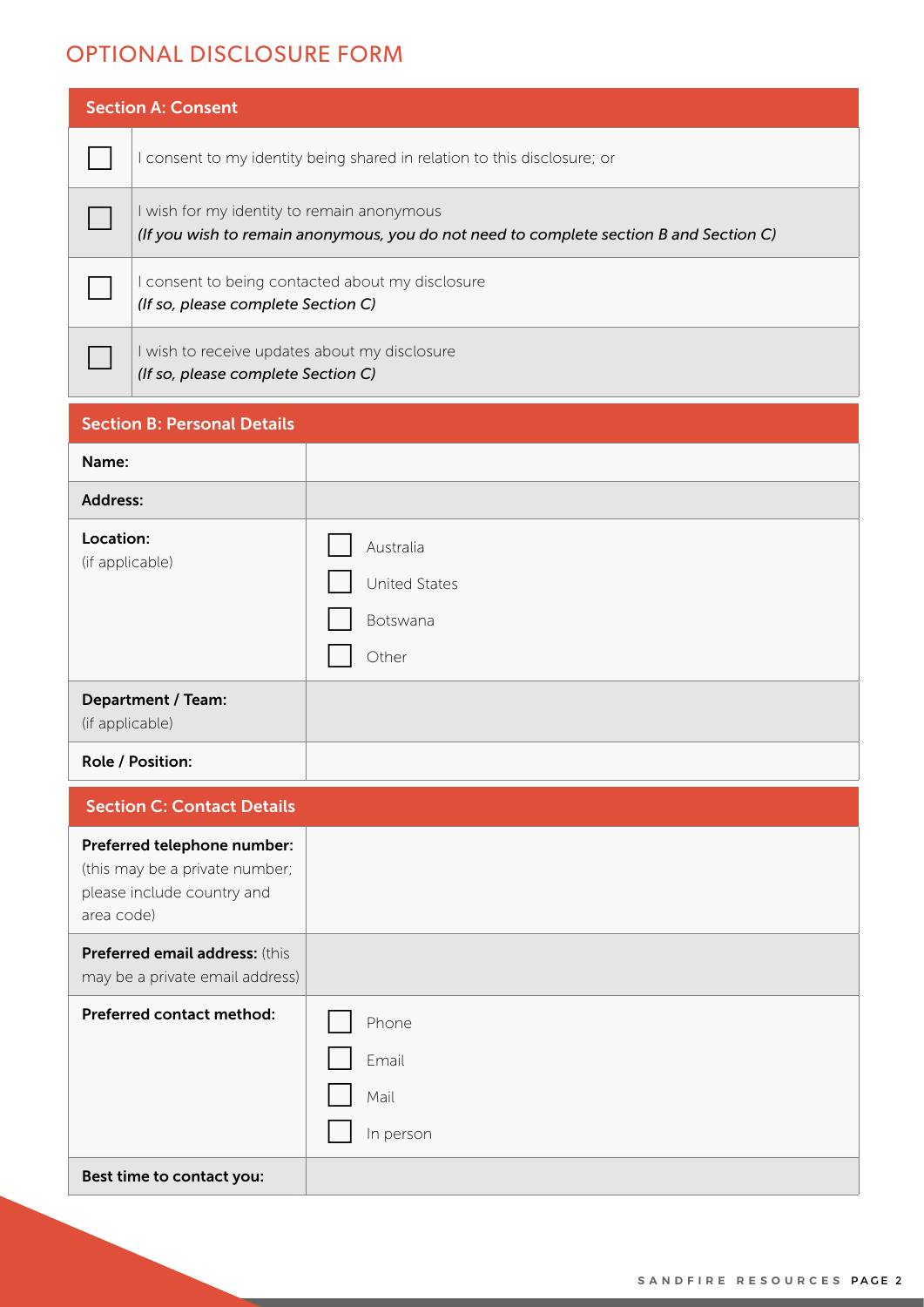| <b>Section D: Disclosure</b><br>All questions are optional - however, the more information that you provide, the easier it will be for us |                                                                                                                                                                                                                                                               |  |  |  |
|-------------------------------------------------------------------------------------------------------------------------------------------|---------------------------------------------------------------------------------------------------------------------------------------------------------------------------------------------------------------------------------------------------------------|--|--|--|
|                                                                                                                                           | to investigate and address your concerns.                                                                                                                                                                                                                     |  |  |  |
| $\mathbf{1}$                                                                                                                              | A description of your concerns, including:<br>• Location<br>• Time<br>• Persons involved<br>(You are encouraged to include with this<br>disclosure any supporting evidence you may<br>hold - you can use box 7 or a separate page if<br>you run out of space) |  |  |  |
| $\overline{2}$                                                                                                                            | How did you become aware of the situation?                                                                                                                                                                                                                    |  |  |  |
| $\overline{\mathbf{3}}$                                                                                                                   | Who was involved in the conduct, including<br>any names, departments and position?                                                                                                                                                                            |  |  |  |